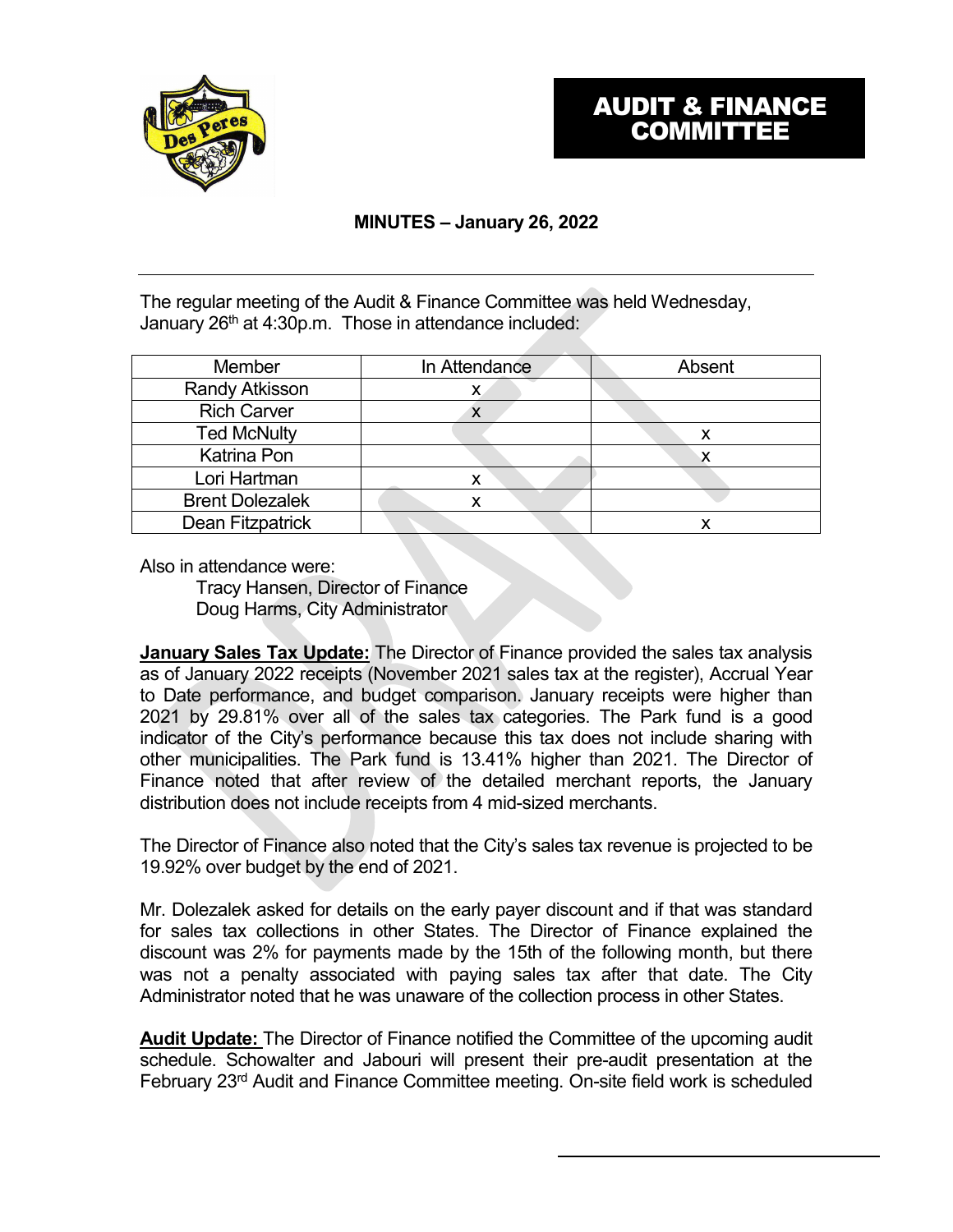for March  $14<sup>th</sup>$ -25<sup>th</sup>. The Director of Finance expects to have a draft of the Annual Financial Report for the Committee to review at the March Audit and Finance Committee meeting. Schowalter and Jabouri will present the final audit and The Director of Finance will give a 2021 year-end presentation at the April Audit and Finance Committee meeting.

The Director of Finance informed the Committee of a new GASB policy change for 2021, GASB 87. This policy requires the City to include future lease payments on the balance sheet as a liability. The 2020 Financial Statements included this change for the Public Safety body cameras. GASB 87 will apply to the Flock Camera lease in 2021.

The future revenue from the American Tower lease will also need to be recorded in compliance with GASB 87. Mr. Carver suggested contacting the lessee for the implicit rate in order to calculate the future value of the revenue.

The Director of Finance reminded the Committee members that Schowalter and Jabouri may reach out to them in the next couple months to set up a meeting to ask questions relating to the Audit.

**Miscellaneous:** The Director of Finance announced the City was recently awarded a \$250,000 FEMA grant to install 38 dry hydrogen peroxide units throughout the Lodge facility. The City has contracted with Trane for the purchase of these units. The City Administrator noted this technology is used in hospitals and continuously runs to disinfect the air and surfaces.

The City Administrator also notified the Committee that the City was outbid by Ameren for the Jansen horse farm property next to Sugar Creek Park.

The Board of Aldermen met on Monday to discuss if they would like to move forward with the renovation of City Hall. The last time the lower level was renovated was in 1975. The estimated cost of the project is \$5 million. Mr. Harms stated the Board of Aldermen are still discussing the project, but noted they did not want to borrow money to fund the project. The Director of Finance indicated there was enough money in the City's fund balance to pay for the project over a multi-year time frame. Mr. Carver asked if the project included the remediation of the  $2<sup>nd</sup>$  and  $3<sup>rd</sup>$  floors of City Hall. Mr. Harms responded that the removal of asbestos and lead based paint is a separate project that the Board of Aldermen has already approved and is expected to begin on February 1<sup>st</sup>.

The Public Safety Commission endorsed the Director of Public Safety to present a proposal for the City to obtain a dog that would sniff gun powder. The dog would walk through West County Center to try to deter people from bringing guns on the premises. This project is estimated to cost \$150,000-\$200,000 per year. Public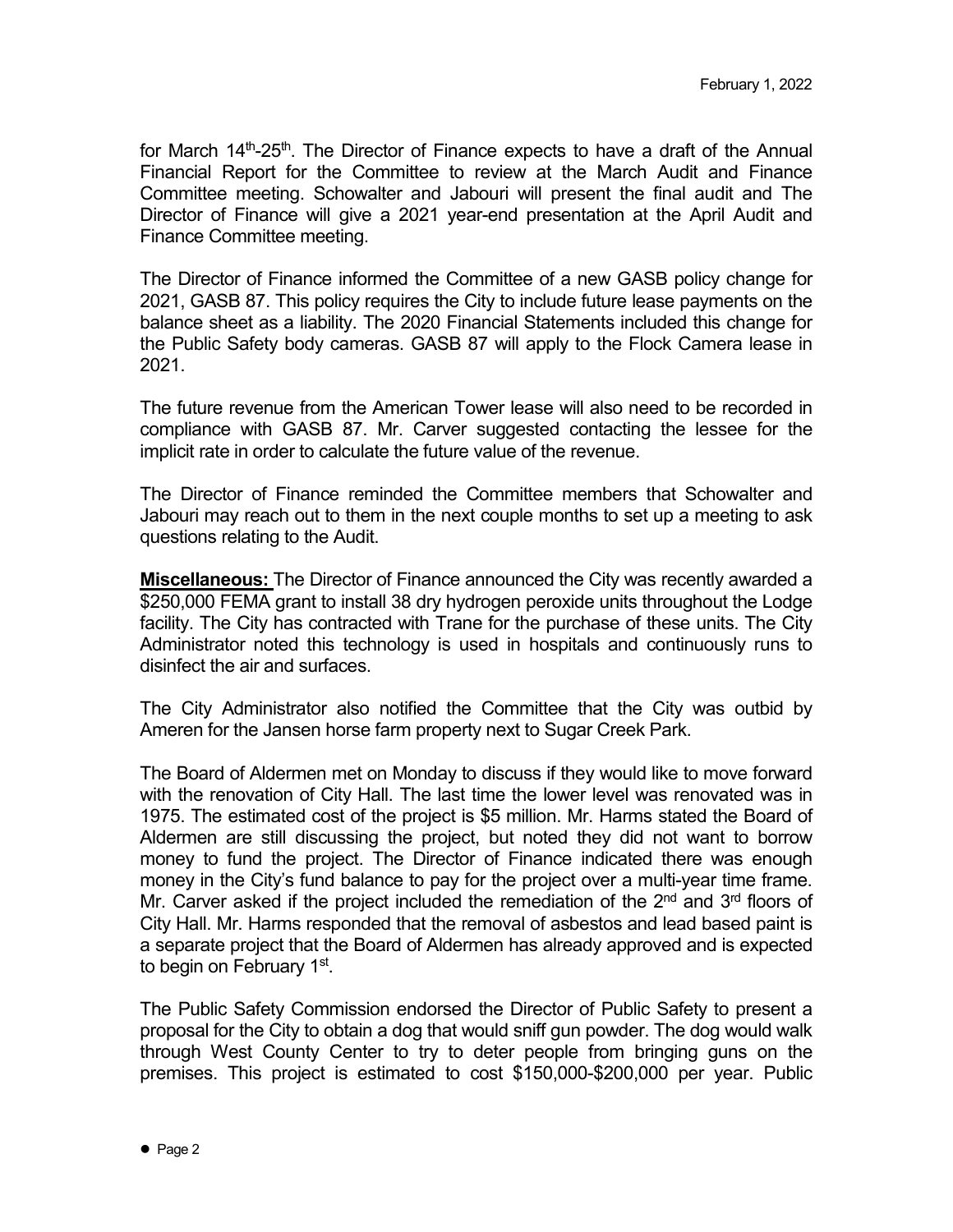perception, duplication of efforts by CBL, and cost are concerns related to the project. This project will be presented to the Board of Aldermen in a few weeks.

The City Administrator also noted the City offered \$50 incentive for employees to get the COVID-19 vaccine. The City was reimbursed for this incentive by the City's health insurance company.